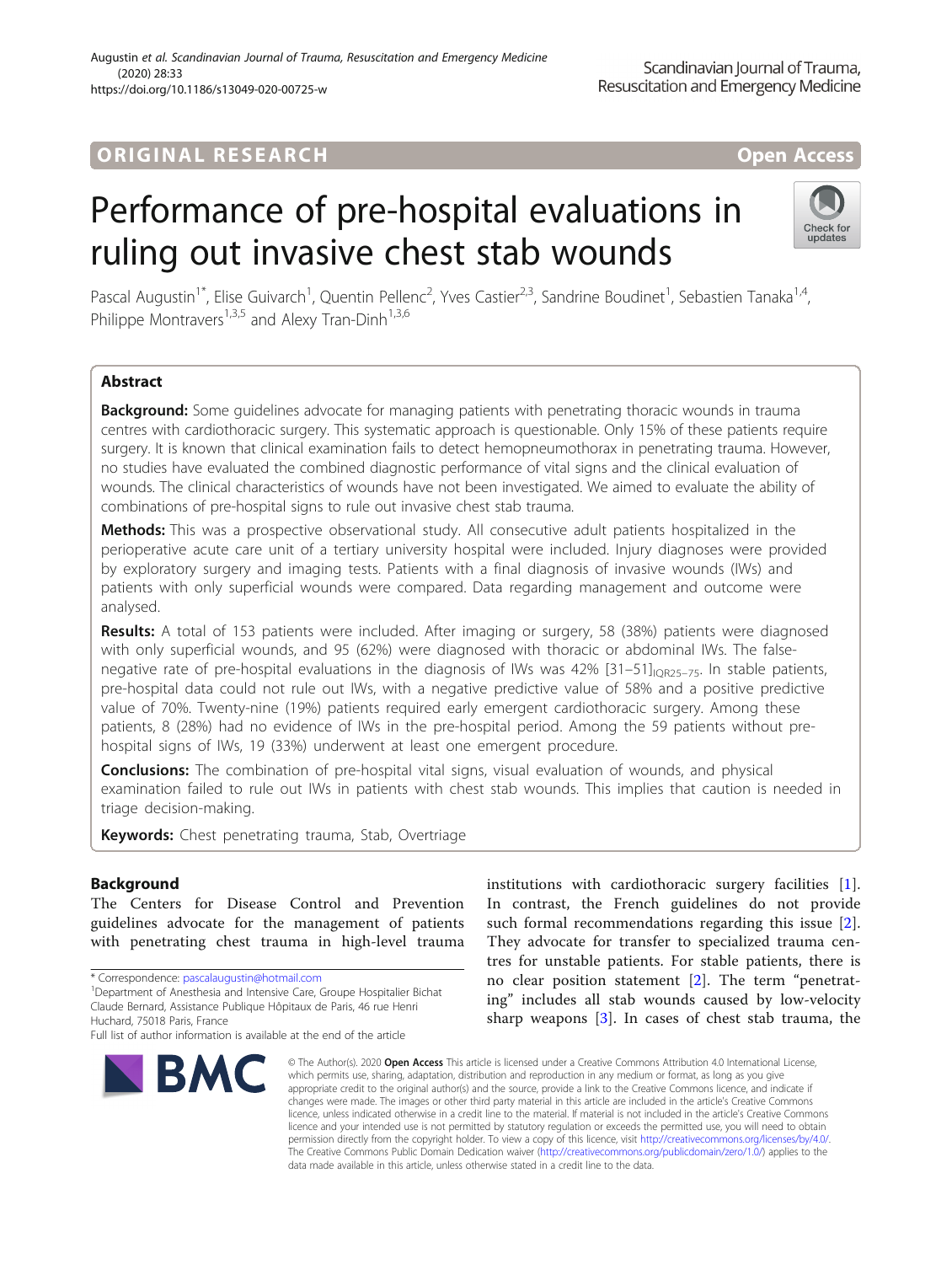"penetrating trauma" may not have truly penetrated beyond the chest muscle wall and thus may not have caused organ injuries. In the context of stab and gunshot chest wounds, the older literature differentiated between effectively penetrating trauma and superficial trauma [[4,](#page-8-0) [5\]](#page-8-0). In more recent literature dealing with penetrating chest injuries, there is no classification differentiating actual invasive chest wounds and superficial wounds  $[6, 7]$  $[6, 7]$  $[6, 7]$  $[6, 7]$  $[6, 7]$ . Therefore, even stable patients with seemingly superficial chest stab trauma are labelled as having "penetrating chest trauma".

The earliest data show that physical examination may not reliably detect the presence of haemothorax or pneumothorax in cases of stab trauma  $[8-10]$  $[8-10]$  $[8-10]$  $[8-10]$  $[8-10]$ . However, some studies suggest that clinical exploration of the wound provides valuable information about the wound depth [\[11,](#page-8-0) [12\]](#page-8-0). No study has evaluated the capability of a pre-hospital evaluation involving vital signs, wound characteristics, and physician judgement to reliably distinguish patients with invasive stab wounds from patients with superficial stab wounds. Invasive wounds (IWs) can be suspected based on an inspection of the wound or general signs, such as a drop in haemoglobin levels or the presence of haemodynamic and respiratory dysfunction.

Admitting all patients with chest stab trauma in highlevel trauma centres may result in overtriage. In fact, some patients are discharged from the hospital a few hours after their admission [\[5](#page-8-0), [7](#page-8-0)]. Only 5 to 15% of patients require emergent cardiothoracic surgery [\[6](#page-8-0), [13](#page-8-0)], and overtriage is associated with work overload [\[14](#page-8-0)]. However, delaying transfer to a specialized centre and the performing of surgery by a non-cardiothoracic surgeon may affect the survival of patients, even in cases of initially occult injuries [[15](#page-8-0)–[17\]](#page-8-0).

The main objective of the present study was to assess the effectiveness of a pre-hospital evaluation to assess and rule out IWs in patients with chest stab trauma. The secondary objectives were to evaluate pre-hospital factors that could discriminate patients with IWs from others, to describe injury diagnoses, and, finally, to assess invasive procedures that were performed in patients with and without pre-hospital signs suggestive of IWs.

# Methods

## Study design

We conducted a monocentre prospective observational study in the perioperative acute care unit (PACU) of a tertiary university hospital in Paris, France. Patients were prospectively included from January 2013 to December 2015. The study protocol was approved by the ethics committee of Ile de France 1 (IRB no. 00008522). Patients were informed of the nature of study. All consecutive patients referred to the PACU were included. The exclusion criteria were patients under the age of 18 years and secondary transfers from other hospitals.

# Pre-hospital management

The study was observational, and there was no modification of patient management. The pre-hospital medical assessment was performed by the physician from the mobile medical ICU ambulance (MICA), SAMU in French. The MICA team was led by a senior physician specialized in emergency medicine. Measurement of venous haemoglobin was systematically performed using a haemoglobinometer. No other blood sample analysis was performed systematically. The MICA team stabilized patients and decided which institution each patient needed to be referred to. They may also have performed a needle decompression or chest tube insertion if needed.

# Management at admission

For the first assessment, all patients underwent a chest X-ray and blood tests upon admission to the PACU, except when they needed immediate surgery. Transthoracic echocardiography (TTE) and thoracoabdominal computed tomography (CT) scans were performed based on the decision of the medical team. If pneumothorax was diagnosed at the first assessment, a chest tube was inserted prior to other imaging tests or prior to transfer to the operating room. In the case of haemothorax, a CT scan was systematically performed. In stable patients with a normal chest X-ray, a CT scan could be performed to rule out occult injuries [\[7\]](#page-8-0). Unstable or agonic patients were directly transferred to the operating room for emergent sternotomy or thoracotomy.

Protocol for CT scans:

Thorax and abdomen were assessed by 64-row multidetector CT with a slice thickness of 0.625 mm. The CT protocol included unenhanced, arterial, and portal vein phases. A senior radiologist, an intensivist, and a surgeon interpreted the CT scans.

# Data collection

On admission, information provided by the MICA team was recorded. The main reason for transfer to the PACU of our specialized centre was recorded and identified as follows:

- On a systematic basis (seemingly superficial wound and normal vital signs)
- Suspected IW by MICA team physician
- Signs of circulatory dysfunction
- Signs of ventilatory dysfunction
- Drop in haematocrit level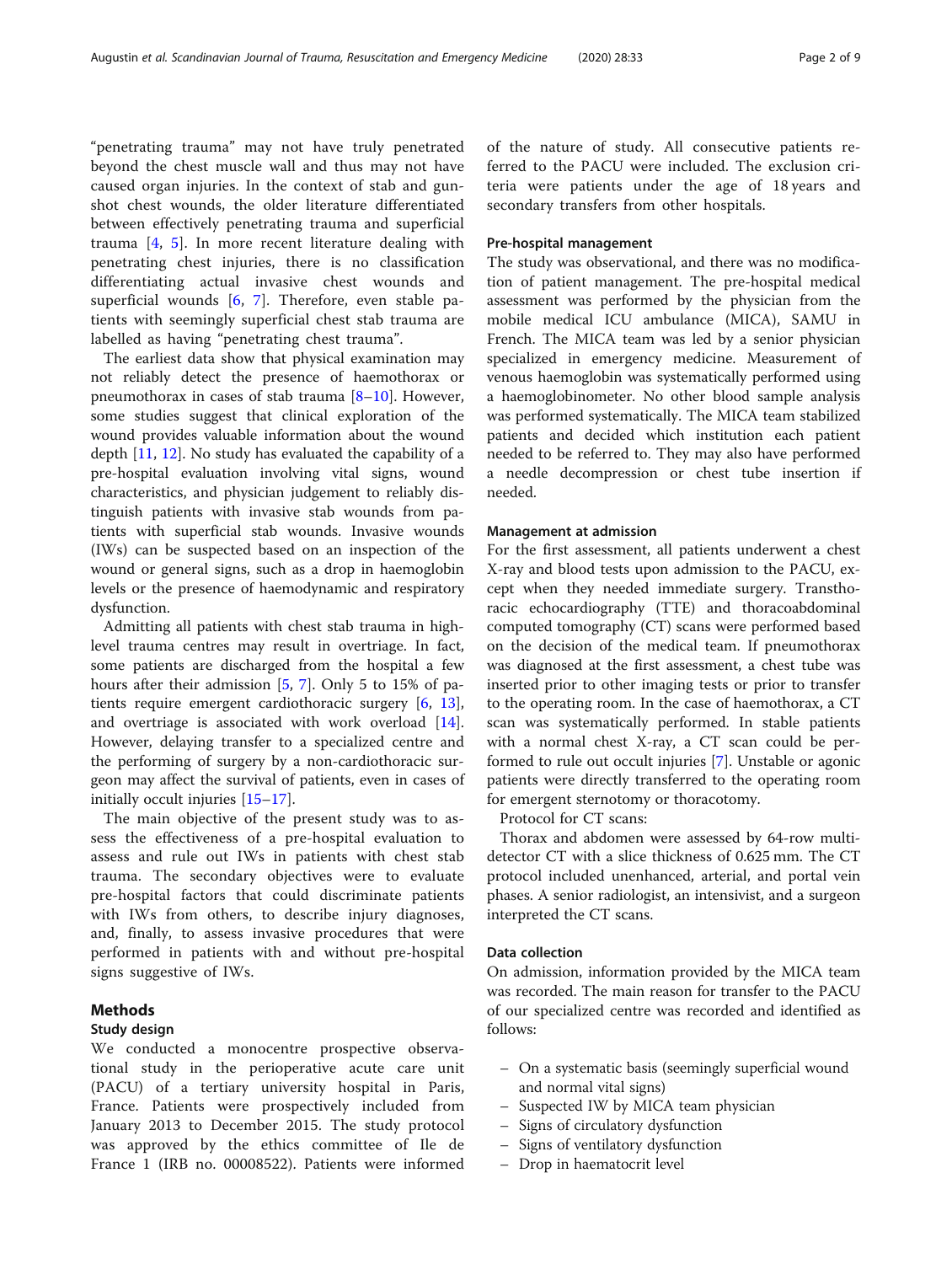Other pre-hospital data were recorded at the first assessment by the MICA team and during transportation. Upon hospital admission, the following data were recorded: vital signs and biological data, Injury Severity Score (ISS) [\[18](#page-8-0)], Abbreviated Injury Scale maximal (AIS max) values [\[19](#page-8-0)], and visual characteristics of the wounds (number, size, location, blowing/subcutaneous emphysema, haemorrhagic wound, and associated extrathoracic wounds).

Figure 1 shows how wounds were classified according to their location. A wound could be classified in more than one category. This classification was chosen in accordance with previous studies [\[3](#page-8-0), [7,](#page-8-0) [20](#page-8-0), [21\]](#page-8-0). Data from imaging and/or surgery allowed for the classification of wounds as superficial or invasive, as defined in Table1. Classifications and definitions are given in Table [1](#page-3-0). We recorded the definitive diagnosis, management (need for chest drainage, cardiothoracic surgery, and abdominal explorations), and outcome data.

# Outcome

The primary outcome was the false-negative rate of the pre-hospital evaluation for the diagnosis of IWs. The negative predictive value, positive predictive value, and Youden index were calculated to assess the performance of the pre-hospital evaluation in the diagnosis of IWs in all patients and stable patients specifically. Secondary outcomes were the rate of need for emergency surgery or chest drainage in all patients, and in patients without pre-hospital signs of IW.

## Statistical analysis

Categorical variables were expressed as numbers and percentages. Continuous variables were expressed as the means and 95% confidence intervals (95% CIs) for normally distributed variables and medians and interquartile ranges (IQRs) [25–75] for other variables. The normal distribution of continuous variables was assessed by histograms and QQ plots. We calculated positive and negative predictive values, which are reported as percentages and 95% CIs. Categorical variables were compared using a chi-squared test or Fisher's exact test, and continuous variables were compared using the Mann-Whitney U test or t-test, as appropriate. Statistical analyses were performed with R software 3.4.2 (The R Foundation for Statistical Computing, Vienna, Austria).

# Results

# General characteristics

During the study period, 153 patients were included. There were 139 male patients (93% of total), with a median age of 29 years old [22–39]IQR25–75, and they were admitted during the night shift in 59% of cases. The main reasons for transfer to the PACU are given in Table [2.](#page-3-0) New features observed upon hospital admission are given in Table [2](#page-3-0). After imaging tests or surgery, 58 patients (38%) were diagnosed with only superficial thoracic wounds, and 95 (62%) had thoracic or abdominal IWs. Sixty-four patients had extrathoracic wounds, including 23 (15%), 24 (16%), and 45 (29%) patients with abdominal, cervicofacial, and extremity wounds, respectively. With respect to extrathoracic wounds, the median

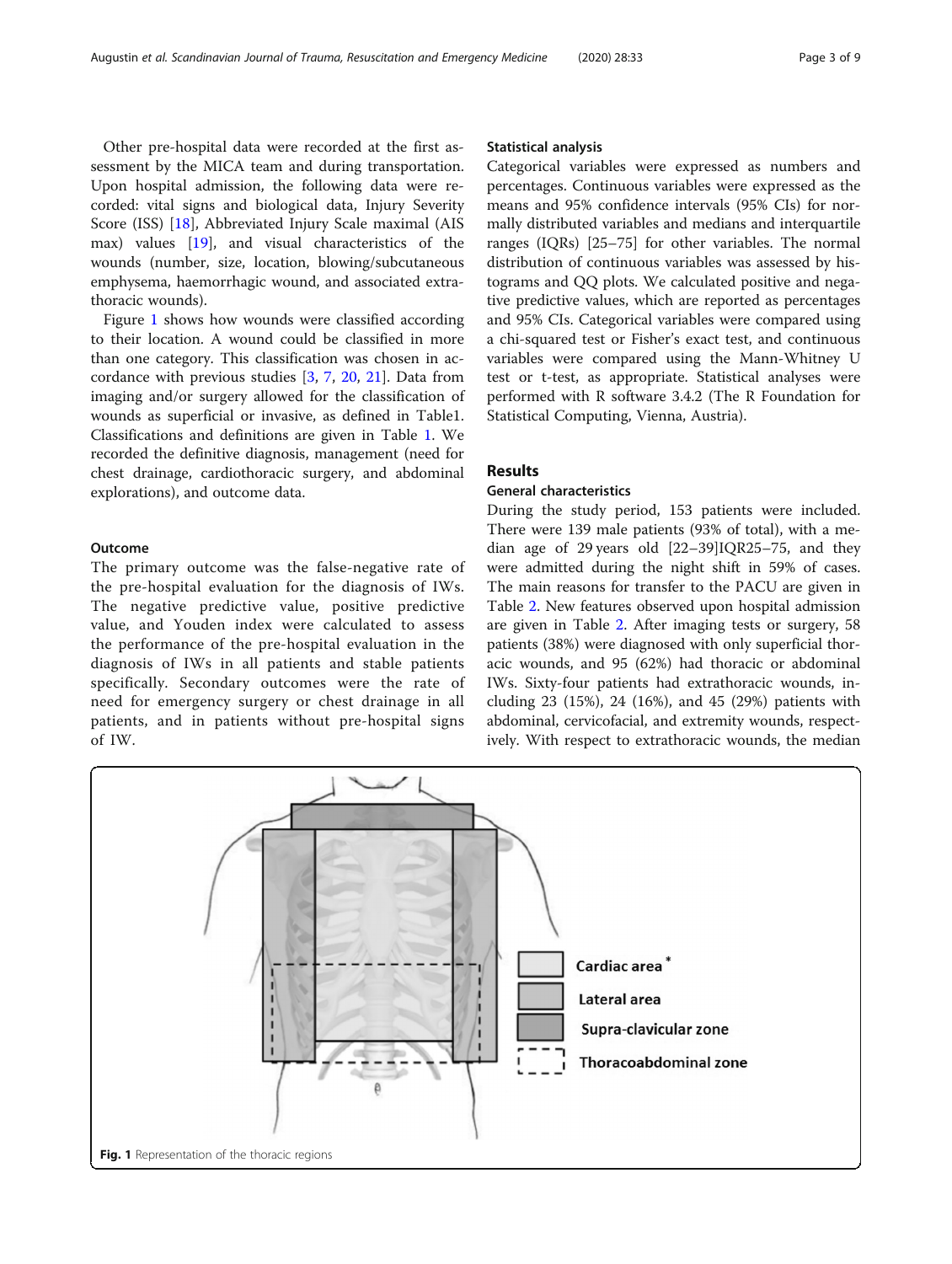<span id="page-3-0"></span>

|  | <b>Table 1</b> Definitions from the methods section |  |  |  |  |
|--|-----------------------------------------------------|--|--|--|--|
|--|-----------------------------------------------------|--|--|--|--|

| Thoracic invasive wound                      | Injuries beyond the chest wall muscles<br>(diaphragm, thoracic organs, or ribs)                                                                   |
|----------------------------------------------|---------------------------------------------------------------------------------------------------------------------------------------------------|
| Abdominal invasive<br>wound                  | Intra-abdominal organs or diaphragm<br>injuries                                                                                                   |
| All-type invasive wound                      | Thoracic or abdominal injuries                                                                                                                    |
| Superficial wound                            | No injury beyond wall muscles                                                                                                                     |
| No pre-hospital sign of an<br>invasive wound | Normal vital signs, no drop in haemoglobin<br>level, AND apparent superficial wound at<br>physical examination performed by the<br>MICA physician |
| Pre-hospital signs of<br>invasive wounds     | Apparent invasive wound, drop in<br>haemoglobin level, OR cardio-respiratory<br>dysfunction                                                       |
| Correctly classified wound                   | Pre-hospital suspicion of invasive wound<br>concordant with the definitive diagnosis                                                              |
| Stable patients                              | No organ dysfunction or drop in<br>haemoglobin level                                                                                              |
| Cardiovascular dysfunction                   | Pulse > 110 bpm or mean blood pressure<br>$< 60$ mmHa                                                                                             |
| Respiratory dysfunction                      | Respiratory rate $> 25$ /min or pulse oximetry<br>< 95%                                                                                           |
| Life-saving surgery                          | A surgery performed for a potentially fatal<br>organ injury                                                                                       |
| Overtriage [14]                              | Rate of patients without any intervention                                                                                                         |

Definition: MICA Mobile ICU Ambulance

of the highest AIS was 1 [1–2]IQR25–75, and the median ISS wounds was 2 [1–5]IQR25–75.

# Main results

Table [3](#page-4-0) provides data regarding the suspected and actual IWs for stable and unstable patients. In the 119 stable patients, we found 48 superficial wounds (44%). The falsenegative rate of the pre-hospital evaluation for the diagnosis of IWs was 42% [30– 54] $_{95\%}$  CI. In the whole population, the negative predictive value was 58%  $[46-70]_{95\%}$  <sub>CI</sub>, the positive predictive value was 74%  $[65-83]_{95\%}$  CI, and the Youden index was 0.32. In the 119 stable patients, the negative predictive value was 58%  $[46-70]_{95\% \text{ CL}}$ , the positive predictive value was 70% [58–82]  $_{95\%}$  CI, and the Youden index was 0.28.

Factors associated with the presence of invasive wounds Table [4](#page-5-0) compares pre-hospital data for patients with a final diagnosis of all-type IWs (thoracic or abdominal) to those with only superficial wounds. Patients with IWs more frequently had signs of cardiovascular or respiratory dysfunction than other patients. There was no significant difference regarding the location of wounds. There were 77 patients (50%) with thoracic IWs. When comparing patients with and without thoracic IWs, we found similar results (data not shown). All 255 wounds were compiled. Individual anatomical characteristics were evaluated for all-type IWs and non-IWs are shown in the supplemental data (Table [S1\)](#page-7-0). We found 36 abdominal IWs, 89 thoracic IWs, and 12 combined thoracic/abdominal IWs. The characteristics of thoracic IWs are given in the supplemental data (Table [S2](#page-7-0)).

# Management and outcome

During the pre-hospital period, cardiopulmonary resuscitation was performed in six patients, who subsequently arrived at the PACU with no pulse. One patient was declared dead upon admission. Eight patients had been intubated for either organ failure or agitation/analgesia. One patient had received a prehospital needle decompression, and one had undergone chest tube drainage. Seven patients did not have blood samples because of immediate emergent surgery. Table [5](#page-5-0) summarizes the investigations performed on admission for patients with and without pre-hospital signs of IWs.

Table [6](#page-6-0) gives data on the management of patients with and without pre-hospital signs of IWs. Seventy-four (48%) patients had no intervention (overtriage). Fiftyeight (38%) patients underwent cardiothoracic or abdominal surgery, of which 16 (28%) showed no prehospital clinical signs of IWs (Table [7\)](#page-6-0). Twenty-nine (19%) patients required cardiothoracic surgery. Of these patients, eight (28%) showed no pre-hospital evidence of IWs. Among the 59 patients without pre-hospital signs of IWs, 19 (33%) underwent at least one procedure, including 16 all-type surgical procedures (eight cardiothoracic surgeries and eight abdominal surgeries) and six chest tube insertions. Forty-eight patients (31%) underwent surgery within two hours of admission, including 23 patients (15%) who underwent cardiothoracic surgery. Of the 59 patients with no prehospital signs of IWs, 13 patients underwent a procedure for all-type IWs within two hours, including

Table 2 Pre-hospital assessment and final diagnosis of IWs for stable and unstable patients

|                                                                    | Stable patients ( $n = 119$ )                   |                                           | Unstable patients ( $n = 34$ ) |
|--------------------------------------------------------------------|-------------------------------------------------|-------------------------------------------|--------------------------------|
|                                                                    | Suspicion of supetavrficial wounds ( $n = 59$ ) | Suspicion of invasive wounds ( $n = 60$ ) |                                |
| Superficial wound $(n = 58)^3$                                     | 34                                              |                                           |                                |
| Invasive wound $(n = 95)^a$                                        | 25                                              | 42                                        | 28                             |
| Definition: /W Invasive Wound<br><sup>a</sup> Definitive diagnosis |                                                 |                                           |                                |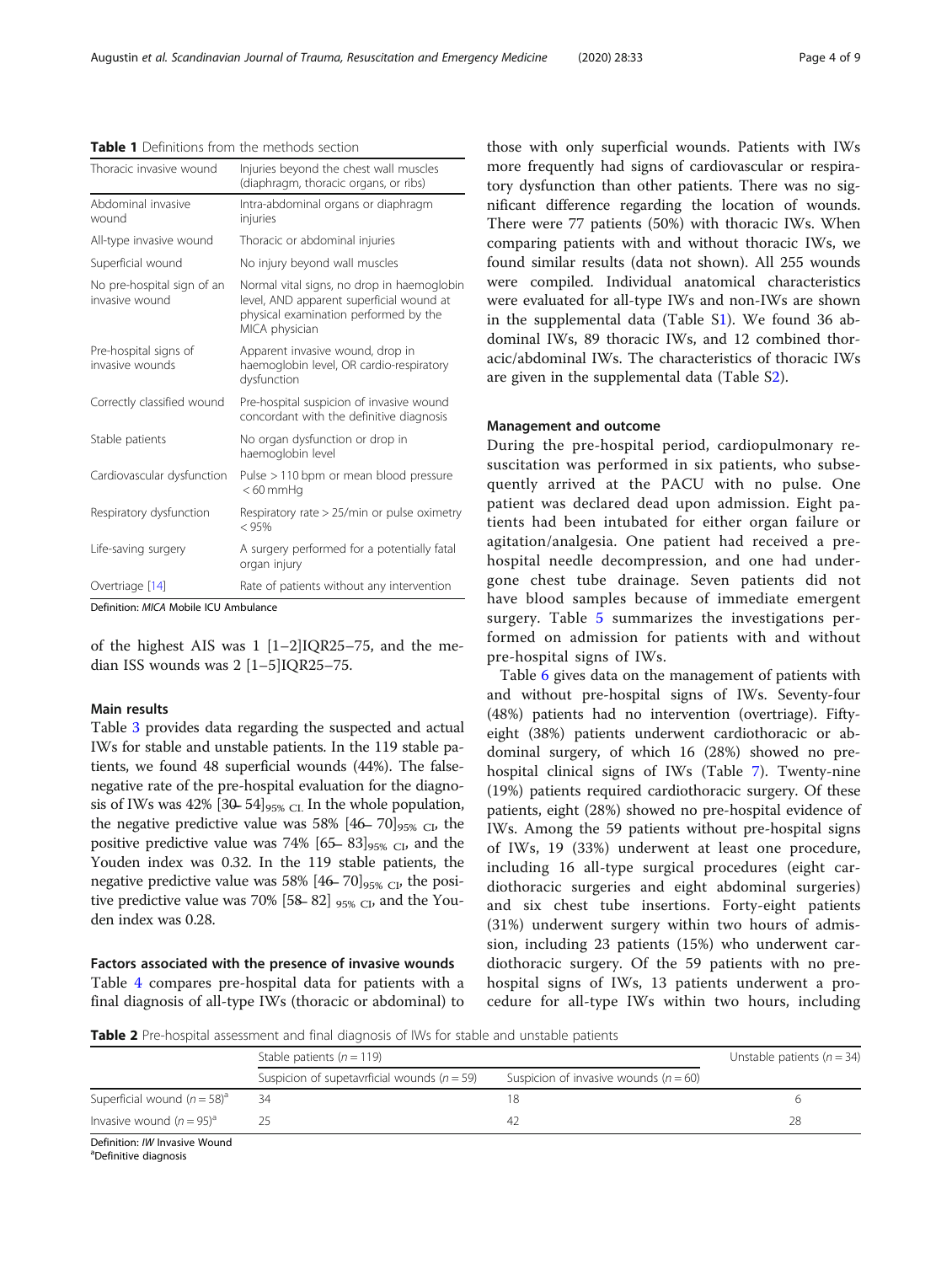|                                                     | IW             | Superficial W | $p^{**}$             |
|-----------------------------------------------------|----------------|---------------|----------------------|
|                                                     | $(n = 95)$     | $(n = 58)$    |                      |
| No pre-hospital sign of IW, n (%)                   | 25(26)         | 34(59)        | < 0.01 <sup>a</sup>  |
| Correctly classified, n (%)                         | 70(74)         | 34(59)        | $0.05^{\text{a}}$    |
| AIS max, med [IQR,25-75%]                           | $3[3-4]$       | $1[1-3]$      | < 0.01 <sup>b</sup>  |
| ISS, med [IQR,25-75%]                               | $9[9 - 16]$    | $2[1-4]$      | < 0.01 <sup>b</sup>  |
| Pre-hospital Pulse: first (bpm), mean[95% CI]       | 97[92-102]     | 99[94-104]    | 0.52 <sup>c</sup>    |
| Pre-hospital Pulse: maximum (bpm), mean[95% CI]     | 101[97-106]    | 103[99-107]   | 0.23 <sup>c</sup>    |
| Pulse at hospital admission (bpm), mean[95% CI]     | 104[100-107]   | 97[93-101]    | $< 0.01^{\circ}$     |
| Pre-hospital SBP: first (mmHg), mean[95% CI]        | 115[110-120]   | 125[119-130]  | 0.02 <sup>c</sup>    |
| Pre-hospital SBP: minimum (mmHg), med [IQR]         | 110[90-121]    | 121[100-131]  | < 0.01 <sup>b</sup>  |
| SBP at hospital admission (mmHq), med [IQR]         | 126[110-140]   | 125[117-142]  | 0.40 <sup>b</sup>    |
| Pre-hospital RR first (/min), med [IQR]             | 20   18 - 25 ] | $20[16 - 25]$ | 0.74 <sup>b</sup>    |
| Pre-hospital RR: minimum (/min), med [IQR]          | 20[16-21]      | 20[18-25]     | 0.64 <sup>b</sup>    |
| RR at hospital admission (/min), med [IQR]          | 20[17-25]      | $18[15 - 21]$ | 0.04 <sup>b</sup>    |
| Pre-hospital Hb level: first (q/L), mean[95% CI]    | 139[136-143]   | 144[140-148]  | 0.13 <sup>c</sup>    |
| Pre-hospital Hb level: Min (q/L), mean[95% CI]      | 135[131-139]   | 139[134-144]  | 0.1 <sup>c</sup>     |
| Hb level on admission (g/L), med [IQR]              | 131[122-146]   | 134[117-143]  | 0.26 <sup>b</sup>    |
| Pulse oximetry (%): first, med [IQR]                | 99[97-100]     | 99[98-100]    | 0.38 <sup>b</sup>    |
| Pulse oximetry at hospital admission (%), med [IQR] | 99[98-100]     | 100[97-100]   | 0.07 <sup>b</sup>    |
| Location of wound                                   |                |               |                      |
| Cardiac box, n (%)                                  | 60(63)         | 41(71)        | 0.34 <sup>a</sup>    |
| Lateral zone, n (%)                                 | 25(26)         | 41(71)        | $0.995$ <sup>a</sup> |
| Thoracoabdominal zone, n (%)                        | 60(63)         | 32(55)        | 0.328 <sup>a</sup>   |
| Posterior zone, n (%)                               | 19(20)         | 18(31)        | 0.122 <sup>a</sup>   |
| Supraclavicular zone, n                             | $\overline{4}$ | $\mathbf{1}$  |                      |
| Number of wounds, med [IQR]                         | $1$ $[1-2]$    | $1[1-2]$      | $0.5^{\rm b}$        |
| Extrathoracic wounds, n (%)                         | 35(37)         | 29(50)        | 0.11 <sup>a</sup>    |
| Abdominal wounds <sup>a</sup> , n (%)               | 13(17)         | 10(14)        | 0.55 <sup>a</sup>    |
| Cervicofacial wounds, n (%)                         | 14(18)         | 10(14)        | 0.68 <sup>a</sup>    |
| Extremity wounds, n (%)                             | 24(25)         | 21(36)        | $0.15^a$             |

<span id="page-4-0"></span>

Definition: <sup>a</sup> thoracoabdominal wounds excluded; AIS Abbreviated Injury Scale, ISS Injury Severity Score, SBP Systolic Blood Pressure, RR Respiratory Rate,

Hb Haemoglobin

\*\*: p-value for comparison between IWs and superficial wounds

Statistical tests:  $b = \text{chi-squared test}; c = \text{Mann-Witney U test}; c = t \text{ test}$ 

chest tube insertion in five patients and cardiothoracic surgery in four patients.

Data on outcomes are displayed in Table [4.](#page-5-0) The inhospital mortality rate was 4%. Forty percent of patients without pre-hospital signs of IWs were discharged directly from the PACU to home.

# **Discussion**

The present study found a 42% rate of false-negative pre-hospital evaluations for the diagnosis of IWs after chest stab trauma. The negative predictive value was 58%. The pre-hospital clinical examination associated with physician judgement failed to reliably rule out IWs

after chest stab trauma. Therefore, it does not appear to be possible to predict the need for emergent cardiothoracic procedures at the pre-hospital stage. This finding is in accordance with those of the few previous studies that have addressed this issue [\[8](#page-8-0)-[10](#page-8-0)]. The prospective study by Bokhari, which was conducted in more than 600 patients, including 153 penetrating chest traumas, showed that in penetrating trauma, the accuracy of physical examination in detecting haemopneumothorax was low. In the study, which focused on stable patients, only three diagnostic criteria were evaluated independently [[8\]](#page-8-0). The retrospective study by Kong including 405 stable patients with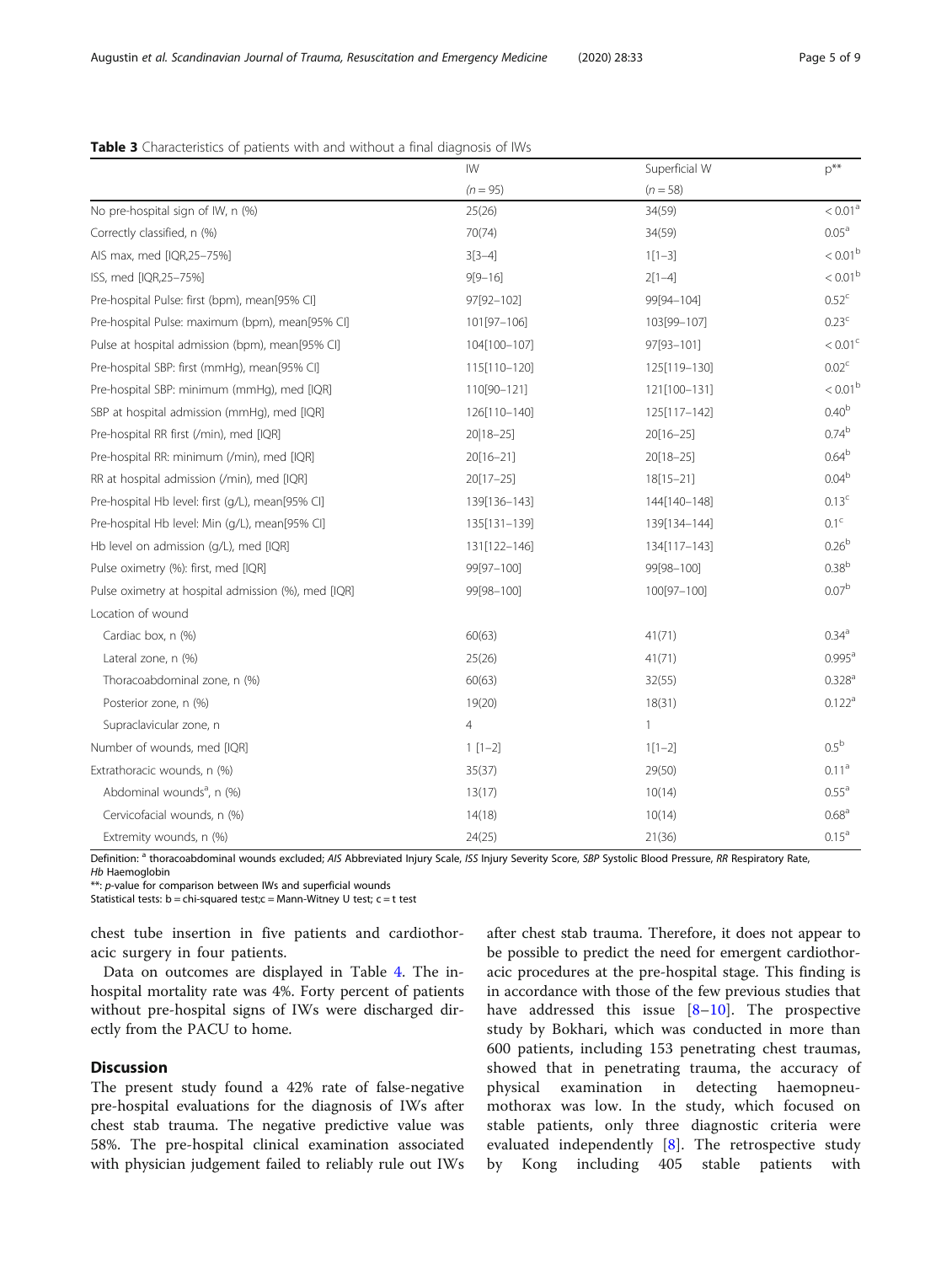|                                    | All-types IW $(n=113)$ | Non IW $(n=141)$ | р                   |
|------------------------------------|------------------------|------------------|---------------------|
| Number of wounds, med[IQR]         | $1[1-2]$               | $3[1-4]$         | < 0.01 <sup>a</sup> |
| Blowing wound/SE, n (%)            | 16(14)                 | 1(0.7)           | < 0.01 <sup>b</sup> |
| Hemorrhagic wound, n (%)           | 14(12)                 | 10(7)            | $0.16^{b}$          |
| Wound size (centimeters), med[IQR] | $2[1.5-3]$             | $1.5[1-2.6]$     | < 0.01 <sup>a</sup> |
| Location of the wounds             |                        |                  |                     |
| Thoracoabdominal zone, n (%)       | 66(58)                 | 63(45)           | 0.02 <sup>b</sup>   |
| Cardiac box, n (%)                 | 67(59)                 | 95(67)           | 0.34                |
| Supraclavicular zone, n (%)        | 3(3)                   | 4(3)             | 1 <sup>c</sup>      |
| Lateral zone, n (%)                | 42(37)                 | 47(33)           | $0.44^{b}$          |
| Posterior wound, n (%)             | 21(19)                 | 57(40)           | < 0.01              |

<span id="page-5-0"></span>Table 4 Anatomical characteristic of all-types non-invasive and invasive wounds

Definition : IW Invasive Wound, SE Subcutaneous Emphysema \* The same woundassociated with thoracic and abdominal lesions Statistical tests:  $a =$  Mann-Withney U-test;  $\mathbf{b} = \mathsf{Chi}\text{-}\mathsf{square}$  test;  $\mathbf{c} = \mathsf{Fisher}\text{'}\mathsf{s}$  exact test

penetrating chest wounds, also showed a poor performance of the physical examination for the diagnosis of a significant injury. The negative predictive value was 47% [\[9](#page-8-0)]. Although these studies did not have a strictly identical endpoint, their results were similar and they also concluded that physical examination cannot rule out an invasive wounds [[8,](#page-8-0) [9\]](#page-8-0). Our study not only analysed stable patients but also aimed to integrate physical examinations, visual judgement, and vital signs. This is the first study showing that even when combining vital signs, physical examinations, and visual characteristics of wounds, the prehospital evaluation missed many IWs. The high rate of false-negative pre-hospital evaluations encourages us to conclude that all chest stab wounds should be considered invasive until the results of imaging tests are obtained.

The CDC guidelines advocate for the transfer of all patients with penetrating chest trauma in trauma institutions with cardiothoracic surgery facilities [[1\]](#page-8-0). The French guidelines do not provide such formal recommendations [[2\]](#page-8-0). These two guidelines are mainly based on expert opinions [\[1](#page-8-0), [2](#page-8-0)]. Only the Western Trauma Association guidelines provide a single reference backing their statement position  $[6, 22]$  $[6, 22]$  $[6, 22]$  $[6, 22]$ , indicating a lack of data relevant to this issue. Our study brings useful data.

In our study, while patients with IWs had lower blood pressure than other patients, at the pre-hospital stage other pre-hospital vital signs, or the location of wounds, were not discriminating. Even though this result regarding pre-hospital blood pressure is not surprising, we expected pulse rate to be an early sign of IWs. The pain or anxiety associated with the context of chest stab wounds, even in patients with no serious injury, could be an explanation for this conflicting result [[23](#page-8-0)]. Due to this lack of discriminating criteria in the univariable analysis, we did not perform a multivariable analysis by logistic regression.

We found a 58% rate of superficial wounds in patients without pre-hospital signs of IWs and a rate of 44% in all stable patients. This result shows a relatively high rate of overtriage in stable patients. Only one study has attempted to assess diagnosis in stable patients specifically [\[5](#page-8-0)]. In this retrospective Spanish study comprising

**Table 5** Anatomical characteristic of non-invasive wounds and invasive thoracic wounds.

|                              | Thoracic IW $(n=89)$ | No thoracic IW $(n=166)$ | р                   |
|------------------------------|----------------------|--------------------------|---------------------|
| Blowing wound/SE, n (%)      | 16(18)               | 1(0.6)                   | < 0.01 <sup>a</sup> |
| Hemorrhagic wound, n (%)     | 14(16)               | 10(6)                    | 1 <sup>b</sup>      |
| Wound size, med[IQR]         | $2[1-3]$             | $1[1.5-3]$               | 0.81 <sup>c</sup>   |
| Wound location               |                      |                          |                     |
| Cardiac box, n (%)           | 50(56)               | 112(67)                  | 0.07 <sup>b</sup>   |
| Thoracoabdominal zone, n (%) | 43(52)               | 86(52)                   | 0.59 <sup>b</sup>   |
| Supraclavicular zone, n (%)  | 3(3)                 | 4(2.5)                   | $0.65^{\circ}$      |
| Lateral zone, n (%)          | 36(40)               | 53(32)                   | $0.17^{b}$          |
| Posterior wound, n (%)       | 19(21)               | 59(36)                   | 0.03 <sup>b</sup>   |

Definition: IW= Invasive Wound; SE: Subcutaneous Emphysema; IQR=Interquartiel Range 25-75%. Statistical tests: <sup>a</sup> = Fisher's exact test; <sup>b</sup> = Chi squar test; <sup>c</sup> = Mann-Withney U-test.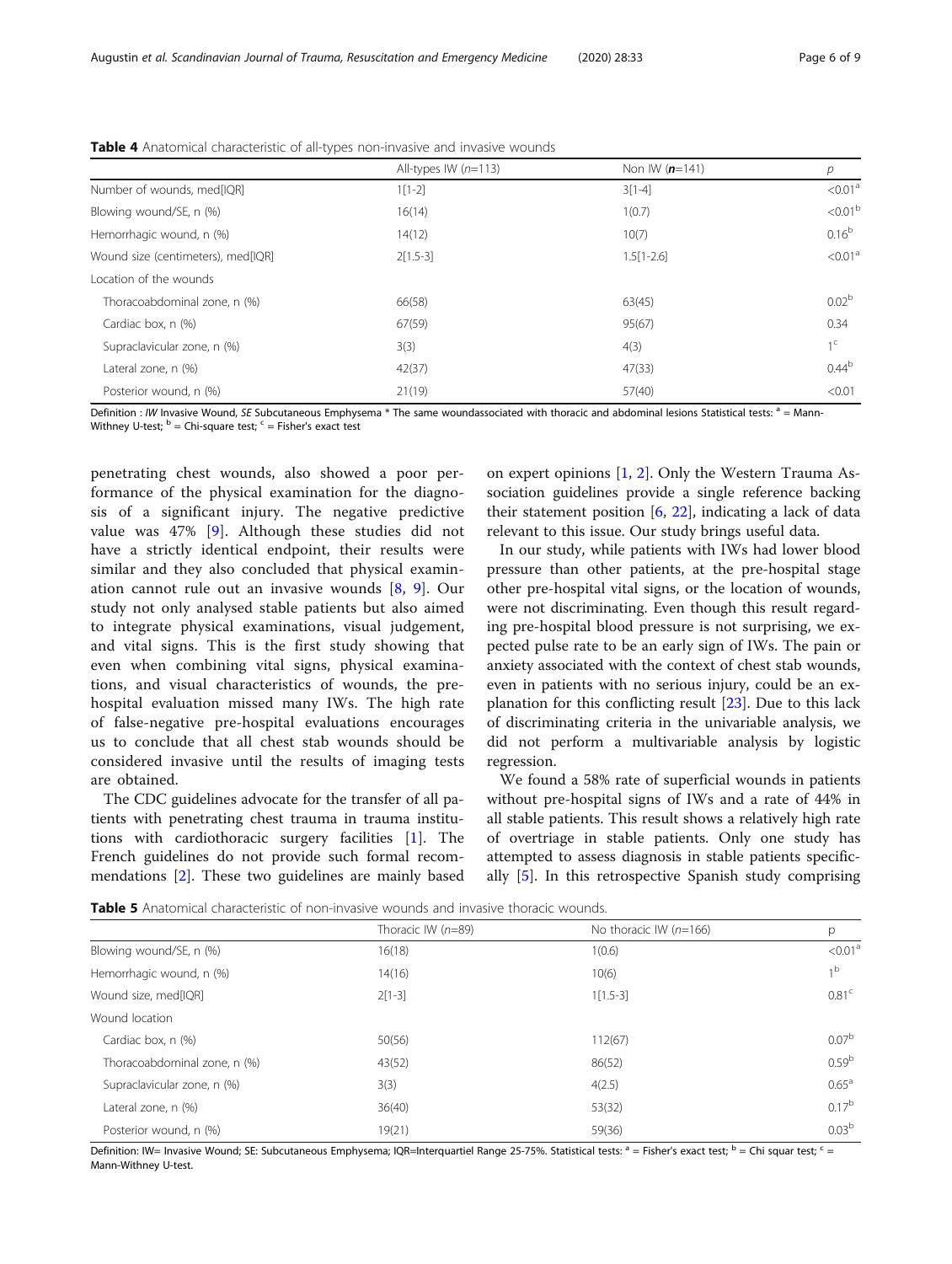|                                 | Pre-hospital signs of IWs ( $n = 94$ ) | No signs of IWs ( $n = 59$ ) | $p^*$               |
|---------------------------------|----------------------------------------|------------------------------|---------------------|
| No investigation, n             | 3                                      | $\mathbf 0$                  |                     |
| Chest X-ray, n (%)              | 83 (88)                                | 59(100)                      | < 0.01 <sup>a</sup> |
| Chest X-ray alone, n (%)        | 8(9)                                   | 9(15)                        | 0.19 <sup>a</sup>   |
| TTE, n (%)                      | 64(68)                                 | 35(59)                       | 0.27 <sup>a</sup>   |
| TTE alone, n (%)                | 7(7)                                   | $\mathbf{0}$                 | 0.03 <sup>b</sup>   |
| $CT$ scan, n $(\%)$             | 53(56)                                 | 45(76)                       | 0.013 <sup>a</sup>  |
| CT scan alone, n                | 0                                      | $\mathbf{0}$                 |                     |
| Chest X-ray and TTE, n (%)      | 23(24)                                 | 5(8)                         | 0.01 <sup>a</sup>   |
| TTE and CT scan, n              |                                        | $\mathbf{0}$                 |                     |
| Chest X-ray and CT scan, n (%)  | 19(20)                                 | 15(25)                       | $0.45^{\circ}$      |
| Chest X-ray TTE, CT scan, n (%) | 33(35)                                 | 30(51)                       | 0.06 <sup>a</sup>   |

# <span id="page-6-0"></span>Table 6 Imaging tests performed at admission

Definition: IW invasive wound, TTE transthoracic echocardiography, CT computed tomography

\*: p-value for comparison between patients with pre-hospital signs of IWs and others<br>Statistical tests: <sup>a</sup> = chi-squared test; <sup>b</sup> = Fisher's exact test

# Table 7 Management and outcomes for patients with and without signs of invasive wounds

|                                                | Pre-hospital signs of IWs ( $n = 94$ ) | No signs of IWs ( $n = 59$ ) | $p^{**}$            |
|------------------------------------------------|----------------------------------------|------------------------------|---------------------|
| No intervention, n (%)                         | 34(64)                                 | 40(32)                       | < 0.01 <sup>a</sup> |
| Cardiothoracic surgery or chest tube, n (%)    | 42(45)                                 | 12(20)                       | $< 0.01a$           |
| Chest tube, n (%)                              | 28(30)                                 | 6(10)                        | < 0.01 <sup>a</sup> |
| All-type surgery, n (%)                        | 42(45)                                 | 16(27)                       | 0.03 <sup>a</sup>   |
| Cardiothoracic surgery, n (%)                  | 21(22)                                 | 8(14)                        | 0.18 <sup>a</sup>   |
| Sternotomy, n (%)                              | 7(7)                                   | 3(5)                         | 0.57 <sup>b</sup>   |
| Thoracotomy, n (%)                             | 17(18)                                 | 5(8)                         | 0.10 <sup>a</sup>   |
| Cardiothoracic surgery alone, n (%)            | 16(17)                                 | 8(14)                        | 0.57 <sup>a</sup>   |
| Abdominal procedure <sup>a</sup> , n (%)       | 24(26)                                 | 8(14)                        | 0.13 <sup>a</sup>   |
| Abdominal procedure alone <sup>a</sup> , n (%) | 17(18)                                 | 8(14)                        | 0.46 <sup>a</sup>   |
| Abdominal and cardiothoracic surgery, n (%)    | 3(3)                                   | $\mathbf{0}$                 | 0.07 <sup>b</sup>   |
| Life-saving surgery, n (%)                     | 30(32)                                 | 10(17)                       | 0.04 <sup>a</sup>   |
| Surgery within 2 h of admission, n (%)         | 38(40)                                 | 10(17)                       | 0.02 <sup>a</sup>   |
| Intubation for all causes, n (%)               | 48(51)                                 | 23(39)                       | 0.20 <sup>a</sup>   |
| Intubation after arrival at hospital, n (%)    | 40(43)                                 | 23(39)                       | 0.66 <sup>a</sup>   |
| Time to surgery** (from admission), med [IQR]  | $1.5[1-2]$                             | $2[1.9 - 4.3]$               | 0.01 <sup>c</sup>   |
| Lactate blood level: peak (mmol/L), med [IQR]  | $2.3[1-3]$                             | $2[1.5-3]$                   | 0.53 <sup>c</sup>   |
| LOS in PACU, med [IQR]                         | $2[1-2]$                               | $1[1-2]$                     | 0.50 <sup>c</sup>   |
| Discharge from PACU to home, n (%)             | 20(23)                                 | 23(40)                       | 0.04 <sup>a</sup>   |
| Hospital LOS, med [IQR]                        | $5[3-9]$                               | $3[2-6]$                     | $< 0.01^{\circ}$    |
| Transfusion, n (%)                             | 17(18)                                 | 2(3)                         | 0.02 <sup>a</sup>   |
| Haemoglobin level: minimum (g/L), med [IQR]    | 120[105-130]                           | 128[115-138]                 | 0.02 <sup>c</sup>   |
| Death, n (%)                                   | 6(6)                                   | 0                            | $0.12^{b}$          |

Definitions: LOS Length of Stay, PACU Perioperative Acute Care Unit, IQR Interquartile Range 25-75%

: Laparoscopy or laparotomy, including exploratory surgery

\*\*: p-value for comparison between patients with signs of IWs and others

Statistical tests:  $b = \text{chi-square}$  test;  $c = \text{Fisher's exact test}$ ;  $d = \text{Mann-Witney } U$  test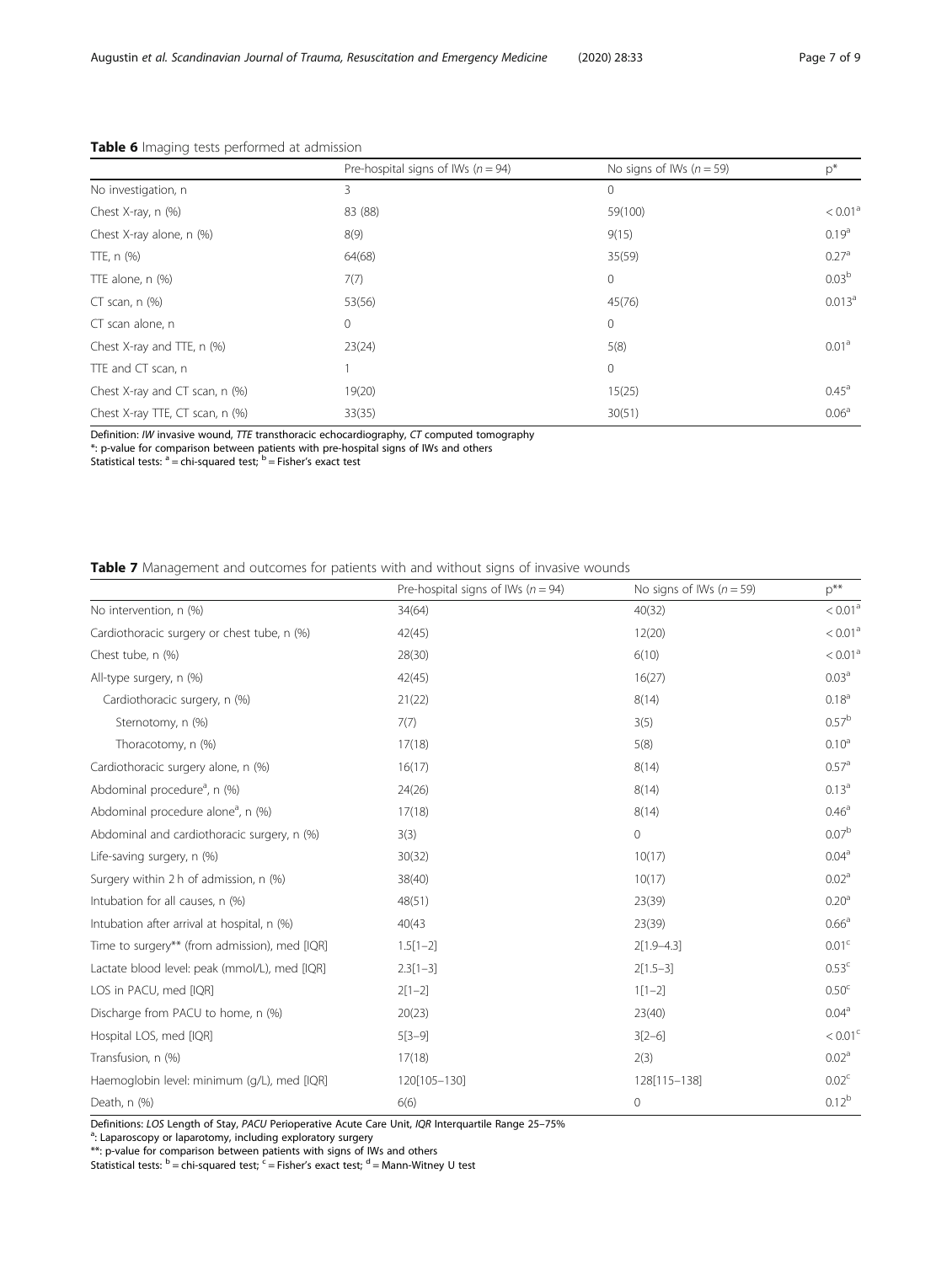<span id="page-7-0"></span>90 penetrating chest injuries, including 77 cases of stabbing, there were 29 (38%) superficial wounds [[5\]](#page-8-0). In our study, we found that 40% of patients were discharged directly to their homes, which is comparable to the 38% of patients without surgery or chest drainage in the Spanish study [\[5](#page-8-0)].

In the present study, 15% of all patients needed cardiothoracic surgery within two hours of admission. Furthermore, 17% of patients with no pre-hospital signs of IWs underwent a surgical procedure within two hours, and 17% underwent life-saving surgery. These results are in accordance with previous studies showing that the need for emergent thoracotomy was approximately 10 to 20% within the first 24 h [[6,](#page-8-0) [13](#page-8-0)]. The study by Onat et al. is the only recent paper that provides rates of surgery in chest penetrating trauma [[13](#page-8-0)]. The study comprised more than 1000 patients with gunshot or stab wounds, with a 15% rate of surgery [[13\]](#page-8-0). Their study design does not allow us to obtain the specific rate of thoracotomy in the subgroup of patients with stabs or the specific rate of surgery in initially stable patients [\[13](#page-8-0)]. Despite this data showing rates of surgery to be approximately 15%, which may be low, it is difficult to risk undertriage in absence of reliable criteria for ruling out IWs.

Although the data are scarce, previous studies and the present study are fairly consistent in their encouraging of overtriage. The overtriage target of the American College of Surgeons Committee on Trauma is below 35% [[14\]](#page-8-0). Given our definition, overtriage is estimated to be 48% in the present study. Although overtriage may induce logistical problems, including work overload in the trauma units of specialized centres or high costs, some data show that outcome is improved when emergent thoracotomy is performed by a cardiothoracic surgeon [[15\]](#page-8-0). A medico-economic study would be of interest to help balance the cost of overtriage with the drawbacks of undertriage.

Some limitations exist in the present study. First, the signs of cardiovascular and respiratory dysfunction may only be related to agitation or pain in the context of stab trauma. Second, the decisions of the pre-hospital medical team may evolve between the first and final triage decisions because of alterations in patients' condition. It is difficult to reliably know the main reason for triage decisions; decisions in triage are often multifactorial. Finally, this is a monocentre study that is very dependent on the local logistical organization. However, we have shown that our results are in accordance with those of previous studies, suggesting that our population may not be peculiar. Further studies may evaluate the impact of the extended focused assessment with sonography for trauma (e-FAST) in decision-making [[24](#page-8-0)].

# **Conclusions**

The combination of physical examination, vital signs, and visual characteristics of the wounds cannot reliably rule out IWs in patients with chest stab trauma. Seventeen percent of patients without signs of IWs needed cardiothoracic surgery within two hours of admission. Based on this study, even stable patients should be referred to acute care facilities with cardiac or thoracic surgery. Nevertheless, these results should be confirmed in future studies.

# Supplementary information

Supplementary information accompanies this paper at [https://doi.org/10.](https://doi.org/10.1186/s13049-020-00725-w) [1186/s13049-020-00725-w](https://doi.org/10.1186/s13049-020-00725-w).

Additional file 1 Table S1. Anatomical characteristics of all types of non-invasive and invasive wounds.

Additional file 2 Table S2. Anatomical characteristic of non-invasive wounds and invasive thoracic wounds.

#### Abbreviations

IW: Invasive wound; PACU: Perioperative acute care unit; MICA: Mobile medical ICU ambulance; TTE: Transthoracic echocardiography; CT: Computed tomography; ISS: Injury Severity Score; AIS: Abbreviated Injury Scale; E-FAST: Extended-Focused Assessment with Sonography in Trauma; IQR: Interquartile range; CI: Confidence Interval

#### Acknowledgements

None.

#### Authors' contributions

Pascal Augustin: conception of the study, analysis of data, writing of the manuscript. Elise Guivarch: collection of data, analysis of data, writing of the manuscript. Quentin Pellenc: collection of data. Sandrine Boudinet: collection of data. Yves Castier: collection of data. Sebastien Tanaka: conception of the study, critical revision. Philippe Montravers: conception of the study, critical revision. Alexy Tran-Dinh: critical revision.

#### Funding

This study received no funding.

#### Availability of data and materials

The datasets analysed during the current study are available from the corresponding author on request.

#### Ethics approval and consent to participate

The study protocol was approved by the ethics committee of Ile de France 1 (IRB no. 00008522).

#### Consent for publication

Not applicable.

#### Competing interests

The authors declare that they have no competing interests.

#### Author details

<sup>1</sup>Department of Anesthesia and Intensive Care, Groupe Hospitalier Bichat Claude Bernard, Assistance Publique Hôpitaux de Paris, 46 rue Henri Huchard, 75018 Paris, France. <sup>2</sup> Department of Thoracic and Vascular Surgery Groupe Hospitalier Bichat Claude Bernard, Assistance Publique Hôpitaux de Paris, Paris, France. <sup>3</sup>Université Paris VII Diderot, Sorbonne Paris Cité, Paris, France. <sup>4</sup>INSERM U1188, La Réunion, France. <sup>5</sup>INSERM U1152, Paris, France.<br><sup>6</sup>INSERM U1148, Paris, Erance. <sup>6</sup>INSERM U1148, Paris, France.